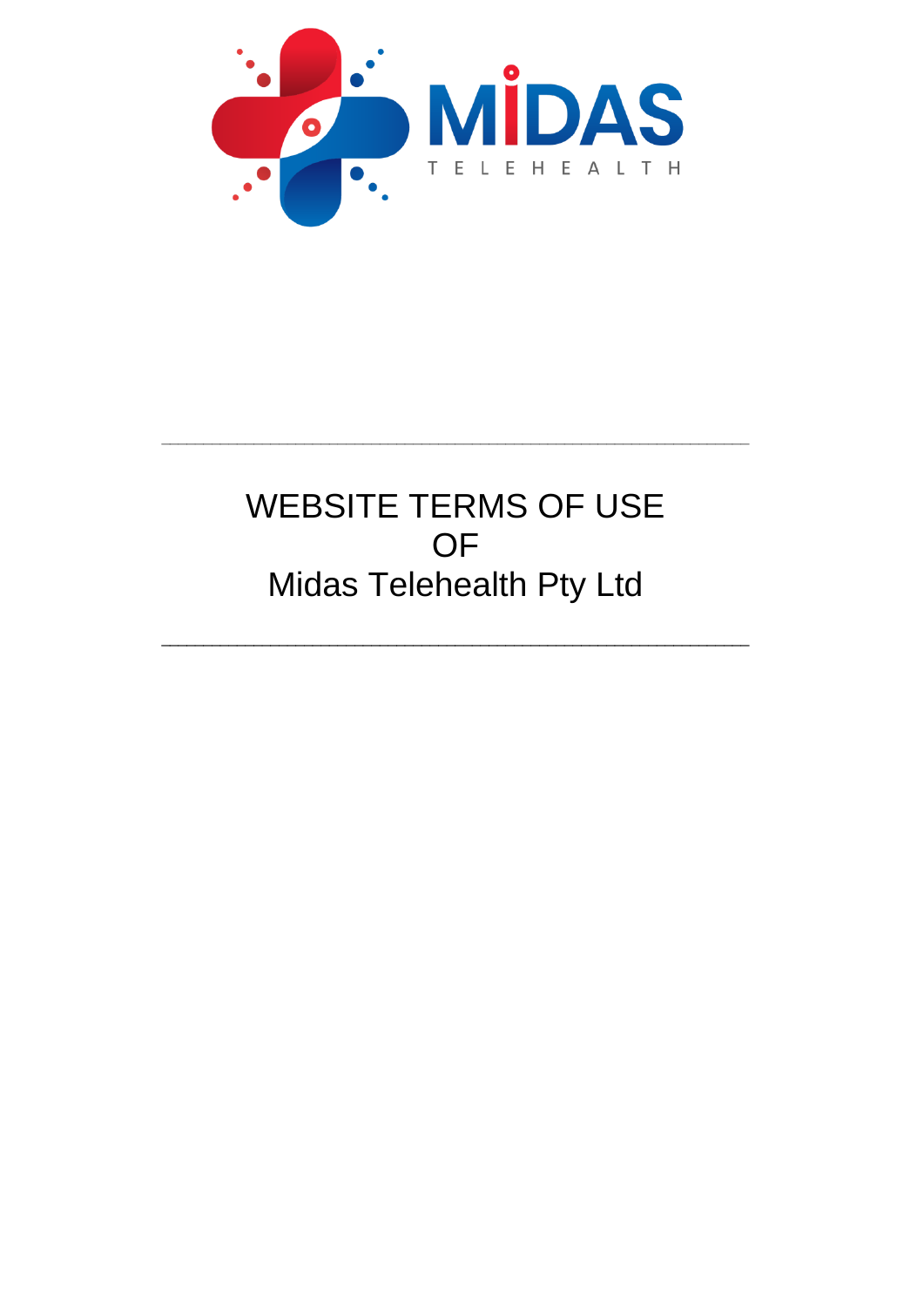

## **1. ABOUT THIS WEBSITE**

This website is owned and operated by Midas Telehealth Pty Ltd ACN 651 823 979 trading as Midas Telehealth under the domain name [www.midastelehealth.com.au](http://www.midastelehealth.com.au/)

#### **By continuing to use this website (such as clicking past the home page), you agree to accept and be legally bound by these Terms of Use.**

We may amend these Terms of Use from time to time without notice and such revision will take effect when it is posted on this website. Your continued use of this website will be regarded as your acceptance of these Terms of Use as amended.

#### **2. DEFINITIONS**

Under these Terms of Use:

- "We", "us" or "our" means Midas Telehealth;
- "You" or "your" means the person accessing this website;
- "Content" means all materials and information on this website including without limitation any logo, design, text, graphic and their arrangement, as well as any underlying source code and software.

#### **3. USER CONDUCT**

As the user, you are solely responsible for all of your activity in connection with accessing the website. You are also responsible for anyone who you permit to access your computer.

We may immediately terminate your access to the website if we detect evidence of fraudulent, abusive, or otherwise illegal activity. You may not post or transmit, or cause to be posted or transmitted, any communication or solicitation designed or intended to obtain personal data from any other website user.

You agree that you are prohibited from, and will not permit a third party from engaging in:

- Using the website in any manner that is inconsistent with the purpose for which it is provided, or which is in breach of any laws;
- Disrupting or interfering with the website, or any services, system resources, accounts, servers or networks connected to or accessible through this website or linked websites;
- Disrupting or interfering with any other user's enjoyment of this website or linked websites;
- Using any robot, spider, other automatic device or manual process to monitor, copying or extracting any web pages on the website, or any of the Content, without our prior written permission;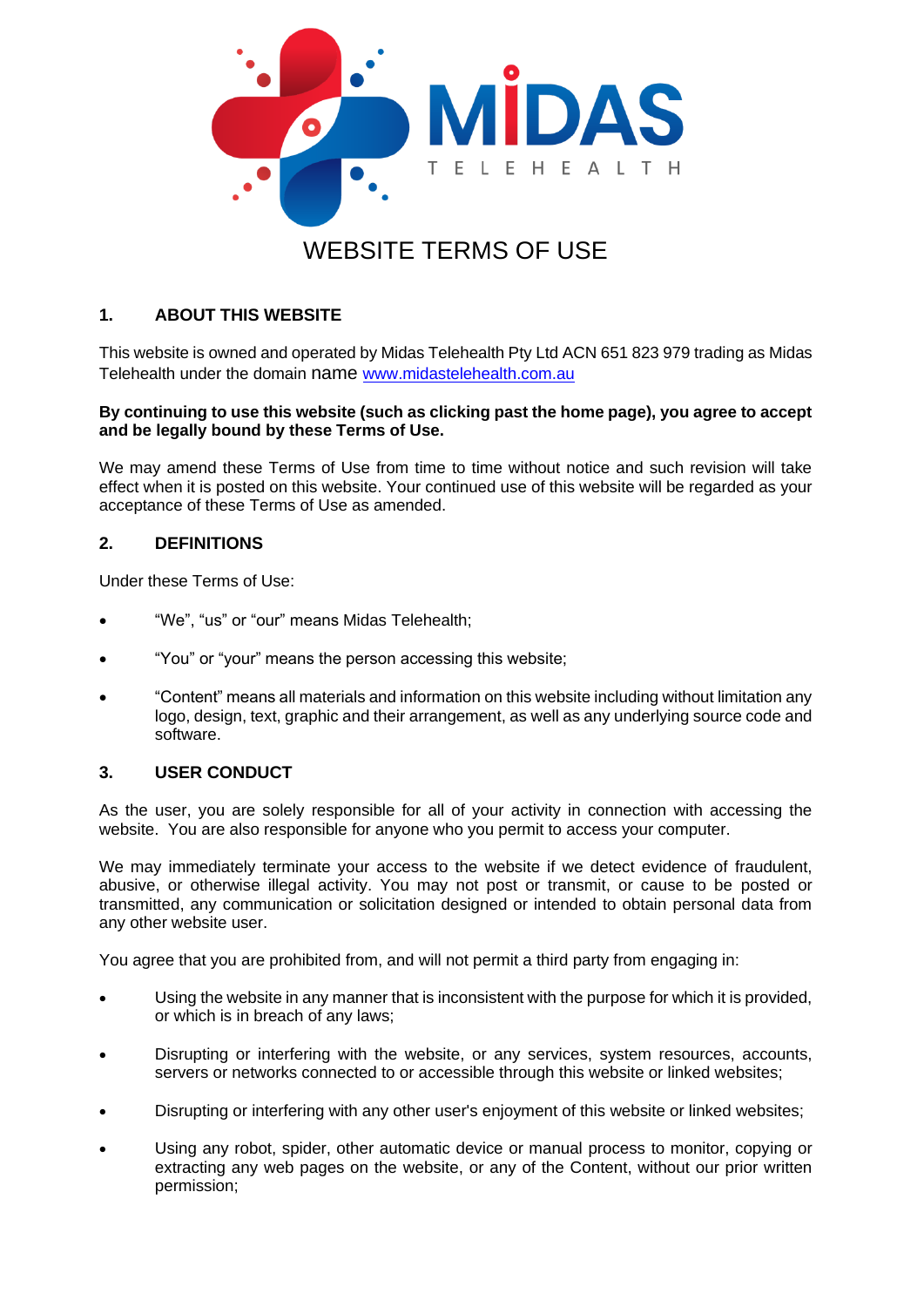

- Taking any action that imposes an unreasonable or disproportionately large load on the infrastructure of the website;
- Reverse engineering, reverse assembling or otherwise attempting to discover source code or other arithmetical formula in respect of the software underlying the infrastructure and processes associated with the website;
- Using the website to violate the security of any computer network, crack passwords or security encryption codes, transfer or store illegal material including material that are deemed threatening or obscene, or engage in any kind of illegal activity;
- Engaging in any kind of illegal, criminal or tortious activity through the use of the website, including infringement of any third party intellectual property rights (including without limitation copyright, trade marks, patent, trade secrets and confidential information), fraud, child pornography, trafficking in obscene material, violation of applicable export restrictions, drug dealing, gambling, spamming, hacking, sending of viruses or other harmful files, or illegal posting of computer passwords or computer code;
- Using this website to harass, stalk, defame, abuse, threaten or otherwise offend others;
- Attempting to obtain unauthorised access to this website or parts of this website that are not opened to public access;
- Posting or transmitting to or via this website any material that may infringe the intellectual property rights of any third party, or any defamatory, derogatory, indecent or offensive material or publication; or
- Otherwise using the website in any other way which is not expressly permitted by these Terms of Use.

If we issue you with a password that permits you to access certain parts of this website, you are solely responsible for any use of the website through such access, whether authorised or not.

You must comply with all applicable local, state, national and international laws and regulations that relate to your use of or activities on this website. We reserve the right to report potentially criminal activity to appropriate law enforcement agencies.

#### **4. COPYRIGHT OVER WEBSITE CONTENT**

All Content is licensed to or owned by Midas Telehealth.

Unless we indicate otherwise, you must not copy, distribute, republish, download, display, post or transmit the Content in any form or by any means including but not limited to electronic, mechanical or otherwise without our prior permission or the written permission of the copyright owner. You may access and use the Content and this website for your own personal use only.

Unless expressly permitted otherwise, you must not do anything to alter, modify or add to the Content.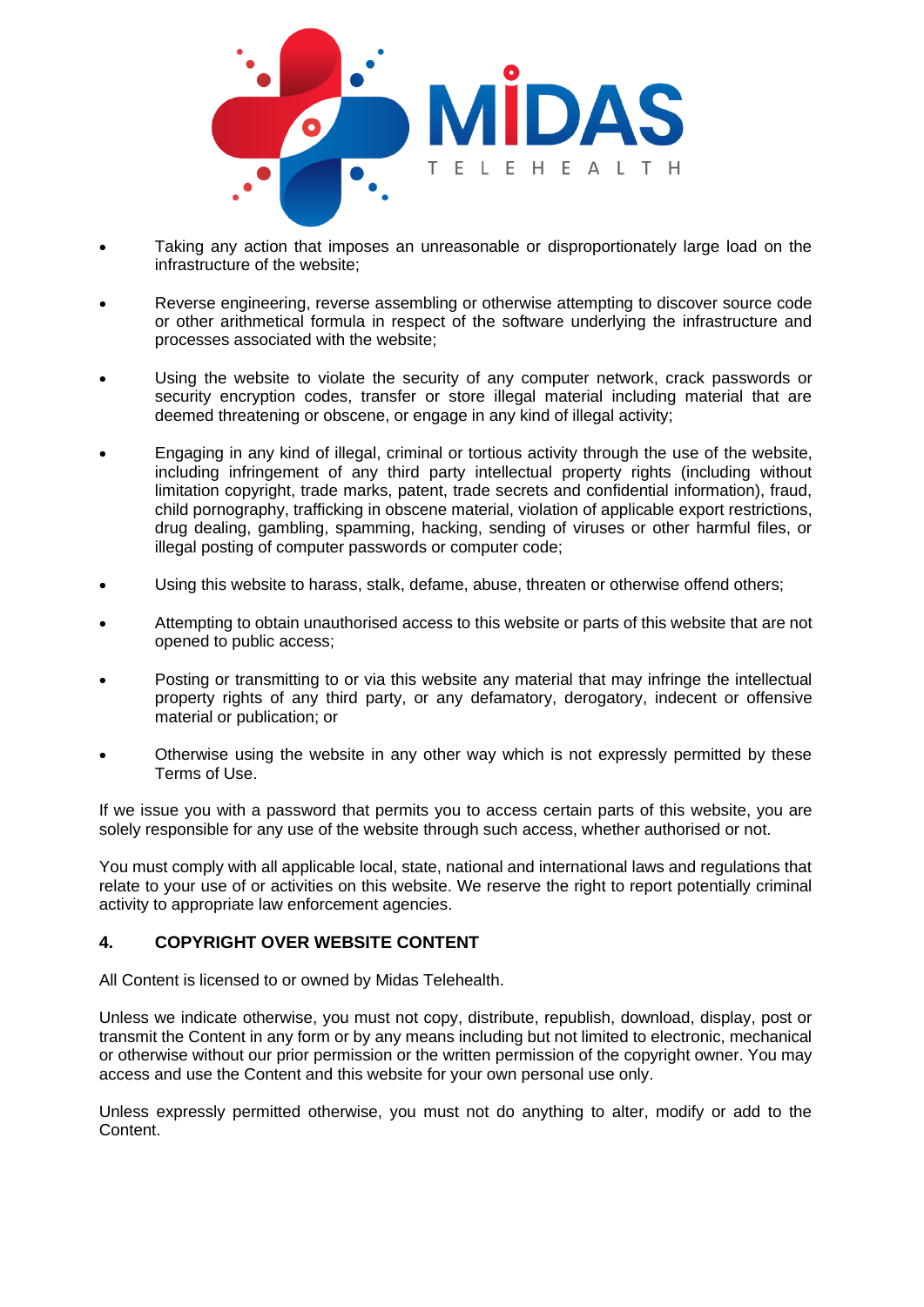

You acknowledge and agree that if you contribute Content to the website, such Content will become our property and you hereby assign all rights, title and interests in and to such contributions to us.

We reserve the right to remove any Content from the website at any time, for any reason (including, but not limited to, upon receipt of claims or allegations from third parties or authorities relating to such Content or if we are concerned that you may have breached the immediately preceding sentence), or for no reason at all.

### **5. TRADE MARKS**

The "Midas Telehealth" logo is a registered trade mark Midas Telehealth, and any other trademarks appearing on this website are the trademarks of the relevant owners. You must not use any trademarks that appear on this website without the written consent of the trademark owner.

### **6. THIRD PARTY WEBSITES**

We may provide links on this website to the websites of third parties. However, you acknowledge and agree that we have no control over these third-party websites, and nor do we monitor them.

We make no representations about and cannot accept any liability for these websites. A link to a third-party website does not mean that we endorse the content of that website. Your access to third party websites may be governed by their own terms of use.

#### **7. PRIVACY POLICY**

Your privacy is very important to us, which is why we have issued the Privacy Policy which is also published on this website. You are required to read the Privacy Policy, and in using this website, are deemed to agree to the terms of the Privacy Policy (as amended from time to time).

#### **8. INDEMNITY**

You agree to indemnify and hold us (and our related bodies corporate, directors, officers, employees, agents and contractors) harmless from any claim, action, demand, loss or damages made or incurred by any third party arising out of or relating to your conduct (including transmitting any defamatory, derogatory or offensive statements or material to any person), your use of the website, your breach of these Terms of Use, or your breach of any rights of third parties.

#### **9. WARRANTIES & DISCLAIMERS**

The Content of this website is provided to you on an "as is" and "as available" basis. To the fullest extent permissible pursuant to applicable law, we disclaim all warranties, express or implied, including, but not limited to, implied warranties of merchantability and fitness for a particular purpose, or non-infringement.

We do not warrant or make any representations:

• That this website, or the server that operates it, is free from any virus, malicious software, harmful components or other corrupted materials;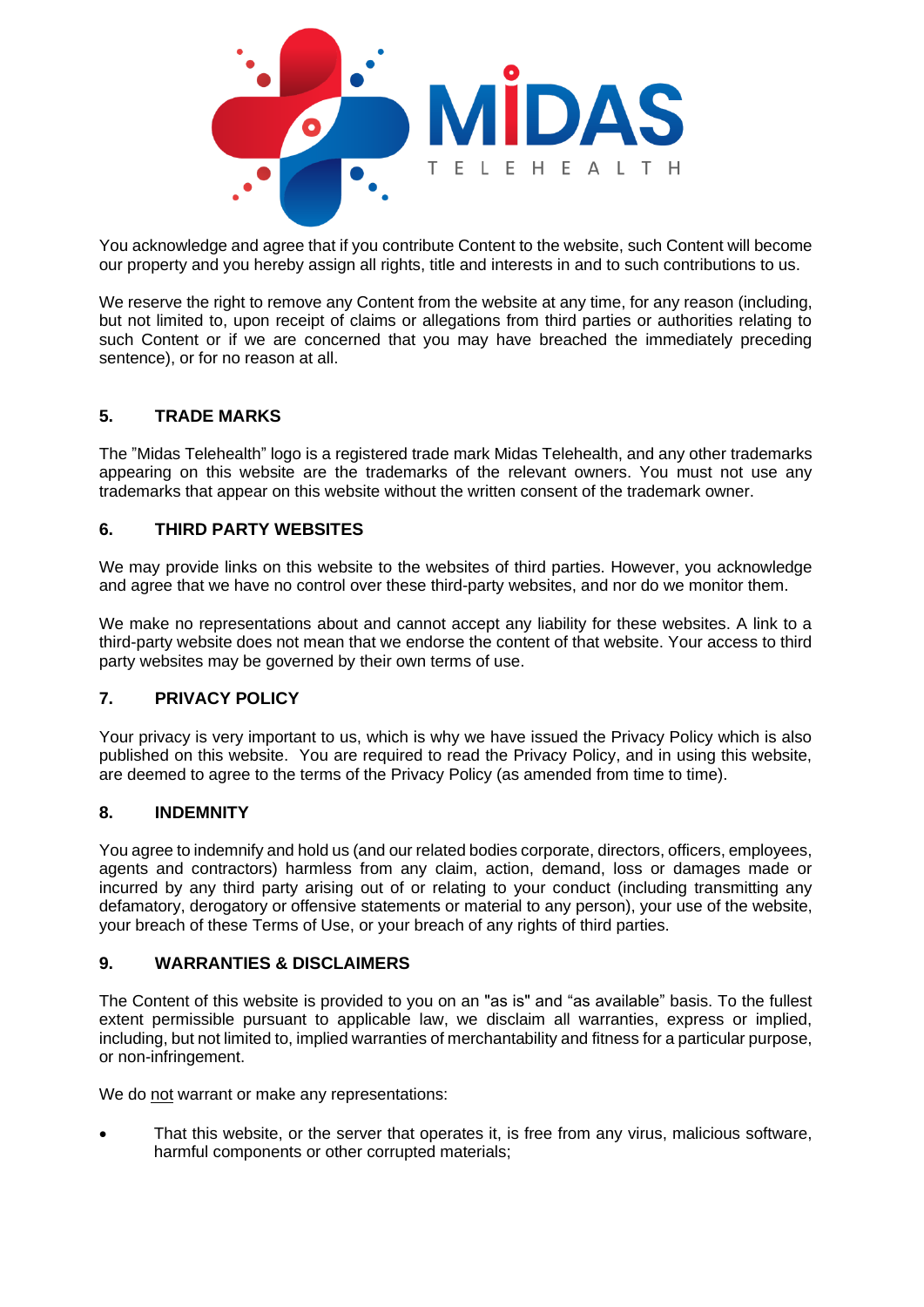

- That this website, or the server that operates it, is free from occasional outages or disruption to service which prevent you from accessing this website;
- That use of this website will be compatible with the hardware and software you are using to access it;
- That we will assume any cost of necessary servicing, repair, or correction;
- That the Content this website is correct, accurate, current, complete, reliable, or otherwise.

Note, however, that some jurisdictions do not allow the exclusion of implied warranties, and if this is the case, then the above exclusions may not apply to you.

Your use of this website including all Content, data or software distributed by, downloaded or accessed from or through this website is at your own risk. Before taking or refraining from any action in reliance on the Content or this website, you must make and rely on your own enquiries in relation to, and in evaluation of, the Content including any information, predictions, opinions and statements contained in this website.

#### **10. LIMITATION OF LIABILITY**

To the full extent permitted by law, any liabilities imposed on us, or implied into these Terms of Use, under any law are hereby excluded.

If a jurisdiction allows liability to be limited but not excluded, our total liability is limited to the maximum extent possible.

Subject to any obligations implied by law and which cannot be excluded, we (including, in this limitation of liability clause, our related bodies corporate, directors, officers, employees, agents and contractors) expressly disclaim all liability to you or any other persons for any losses, damages, liabilities, claims and expenses (including but not limited to legal costs and defence or settlement costs) whatsoever, whether direct, indirect or consequential, arising out of or referable to the Content or this website (or material accessed via this website), or to access of the website by you, howsoever caused, whether in contract, tort including negligence, statute or otherwise.

Nothing in these terms and conditions is intended to exclude, restrict or modify rights which you may have under relevant trade practices or fair trading legislation, or any other legislation which may not be excluded, restricted or modified by agreement.

#### **11. TERMINATION AND SUSPENSION**

We reserve the right in our sole and absolute discretion to discontinue, suspend or terminate any service offered by or through this website at any time without notice.

All provisions of these Terms of Use which by their nature should survive termination shall survive termination, including, without limitation, ownership provisions, disclaimers, indemnities and limitations of liability.